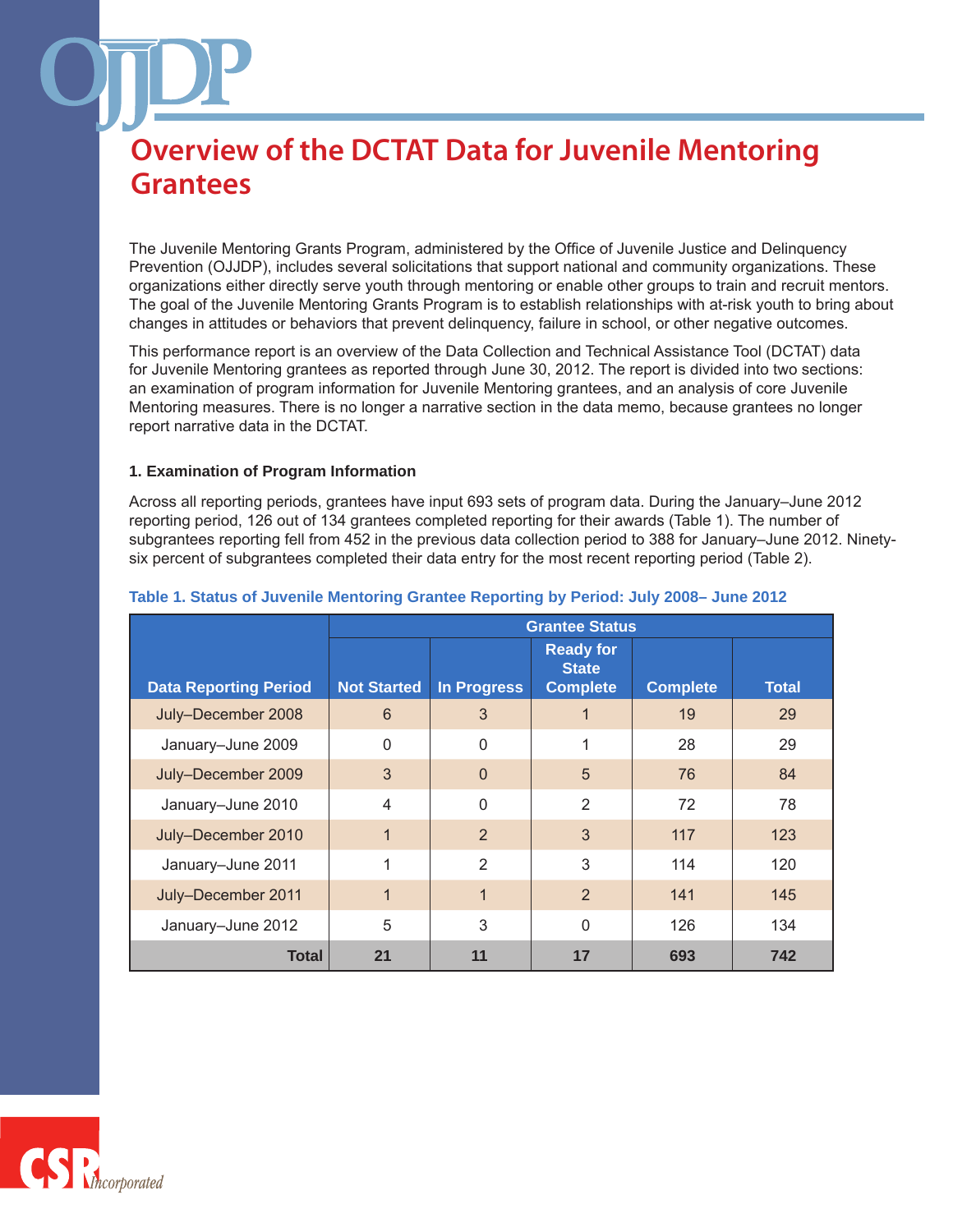|                              | <b>Subgrantee Status</b> |                    |                 |              |
|------------------------------|--------------------------|--------------------|-----------------|--------------|
| <b>Data Reporting Period</b> | <b>Not Started</b>       | <b>In Progress</b> | <b>Complete</b> | <b>Total</b> |
| July-December 2008           | 5                        | 0                  | 3               | 8            |
| January-June 2009            | $\Omega$                 | $\Omega$           | 43              | 43           |
| July-December 2009           | 1                        | 0                  | 77              | 78           |
| January-June 2010            | 1                        | 18                 | 93              | 112          |
| July-December 2010           | 5                        | $\Omega$           | 236             | 241          |
| January-June 2011            | 1                        | $\Omega$           | 296             | 297          |
| July-December 2011           | 3                        | $\Omega$           | 449             | 452          |
| January-June 2012            | 14                       | $\Omega$           | 374             | 388          |
| Total                        | 30                       | 18                 | 1,571           | 1,619        |

### **Table 2. Status of Subgrantee Reporting by Period: July 2008–June 2012**

JP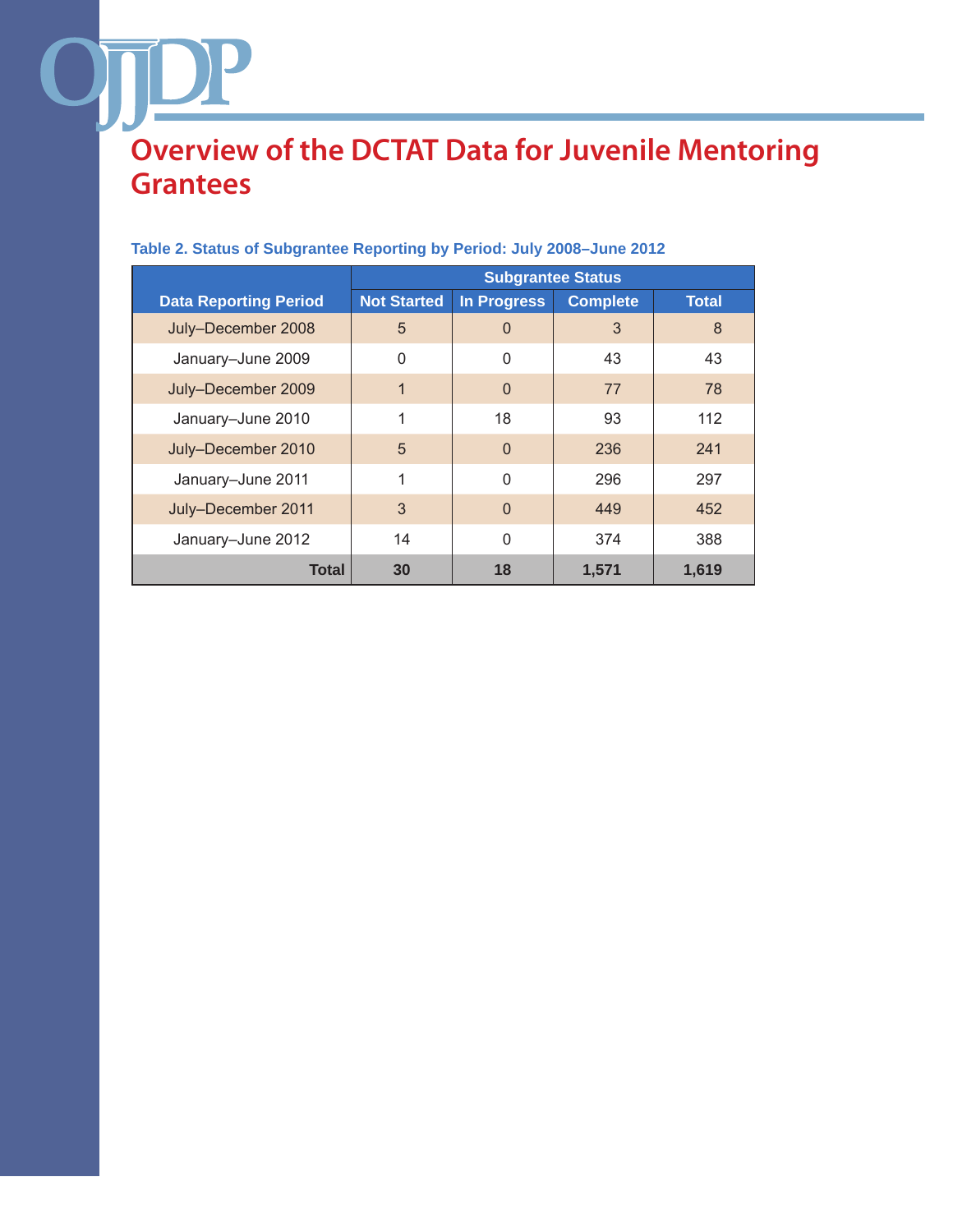In examining the grant amounts by state or district for the most recent reporting period, Georgia received the most funds, followed by Washington, DC, and Pennsylvania (Table 3).1

| <b>Grantee State</b><br>or District | $\boldsymbol{N}$ | <b>Grant Amount (Dollars)</b> | <b>Grantee State</b><br>or District | $\boldsymbol{N}$ | <b>Grant Amount (Dollars)</b> |
|-------------------------------------|------------------|-------------------------------|-------------------------------------|------------------|-------------------------------|
| <b>AL</b>                           | $\overline{2}$   | $\mathbb{S}$<br>580,964       | <b>MO</b>                           | $\overline{2}$   | $\mathbb{S}$<br>780,964       |
| <b>AR</b>                           | 1                | 499,971                       | MT                                  | 1                | 238,593                       |
| <b>AZ</b>                           | $\overline{2}$   | 781,643                       | <b>ND</b>                           | $\mathbf 1$      | 473,218                       |
| CA                                  | 15               | 15,947,626                    | <b>NE</b>                           | 1                | 486,576                       |
| CO                                  | 3                | 3,107,498                     | <b>NJ</b>                           | $\overline{2}$   | 531,000                       |
| <b>CT</b>                           | 3                | 2,000,000                     | <b>NM</b>                           | 1                | 299,977                       |
| <b>DC</b>                           | 10               | 38,316,802                    | <b>NV</b>                           | $\overline{2}$   | 800,000                       |
| FL.                                 | $\overline{4}$   | 8,822,218                     | <b>NY</b>                           | 11               | 7,687,994                     |
| <b>GA</b>                           | $\overline{4}$   | 49,606,104                    | OH                                  | $\overline{2}$   | 953,935                       |
| IA                                  | $\overline{2}$   | 731,448                       | OK                                  | 1                | 499,999                       |
| IL                                  | $\overline{4}$   | 1,842,300                     | <b>OR</b>                           | $\overline{2}$   | 947,519                       |
| IN                                  | 1                | 500,000                       | <b>PA</b>                           | 9                | 32,230,050                    |
| <b>KS</b>                           | $\mathbf{1}$     | 3,251,170                     | <b>SC</b>                           | 1                | 298,831                       |
| <b>KY</b>                           | $\overline{2}$   | 799,997                       | <b>TN</b>                           | 1                | 452,826                       |
| LA                                  | $\overline{2}$   | 899,177                       | <b>TX</b>                           | $\overline{4}$   | 1,788,723                     |
| MA                                  | 9                | 13,481,615                    | UT                                  | $\overline{2}$   | 808,489                       |
| <b>MD</b>                           | 10               | 24,484,899                    | <b>VA</b>                           | 3                | 3,247,161                     |
| ME                                  | 1                | 498,737                       | <b>WA</b>                           | 1                | 280,962                       |
| MI                                  | $\overline{4}$   | 1,574,962                     | WI                                  | $\mathbf{1}$     | 299,995                       |
| <b>MN</b>                           | 5                | 2,084,744                     | <b>WY</b>                           | 1                | 276,969                       |

**Table 3. Total Grant Amount by State or District (Dollars): January–June 2012**

<sup>1</sup> Amounts represent the state or district to which the grant was awarded. They do not necessarily indicate the state or district in which grant money is being used to conduct activities.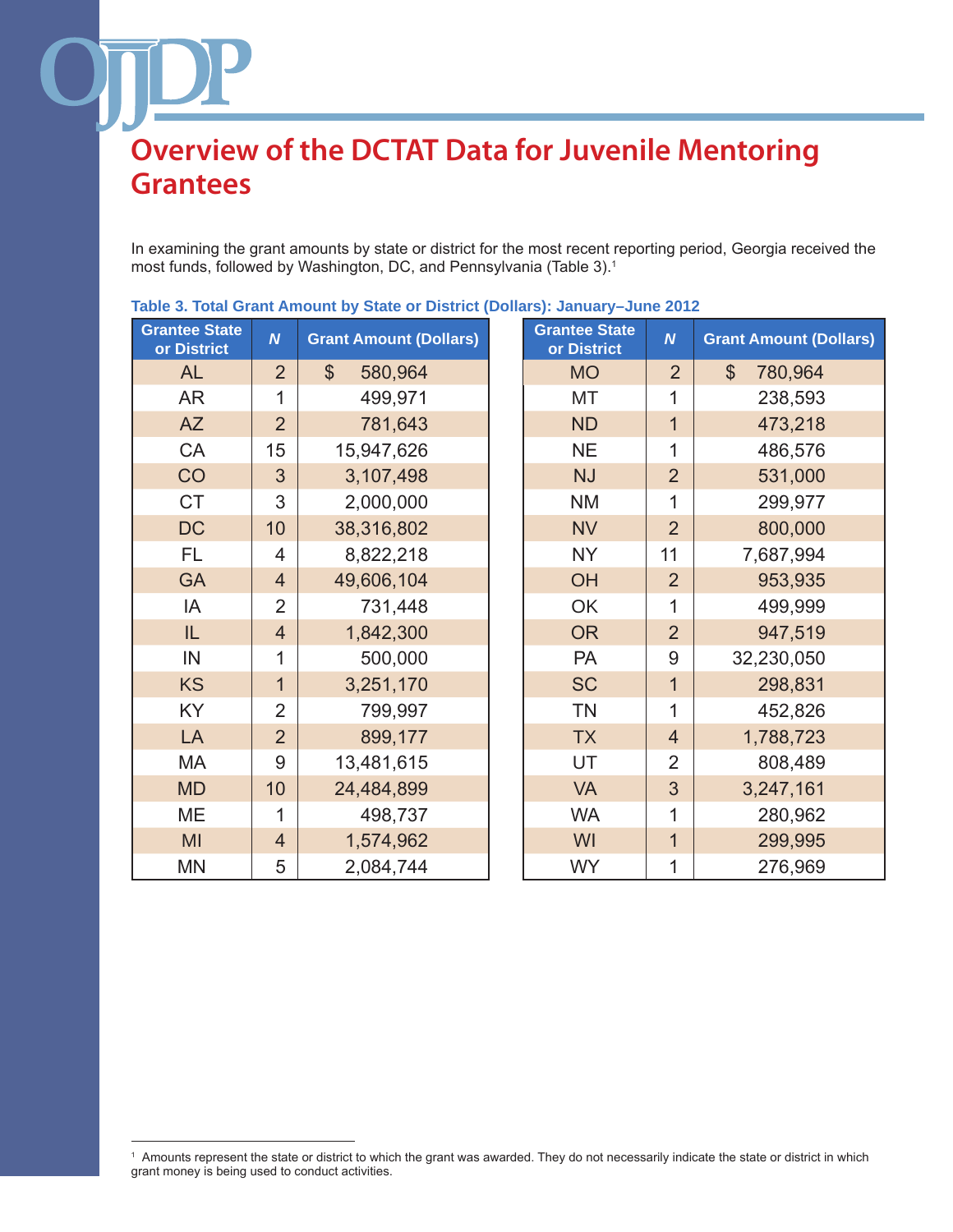Analysis of implementing agencies for this period revealed that the largest numbers of programs (427) were with nonprofit community-based organizations. Schools or other education organizations accounted for 33 awards, while units of local government represented 11 awards (Figure 1).



### **Figure 1. Grants by Implementing Organization Type: January–June 2012 (***N* **= 503)**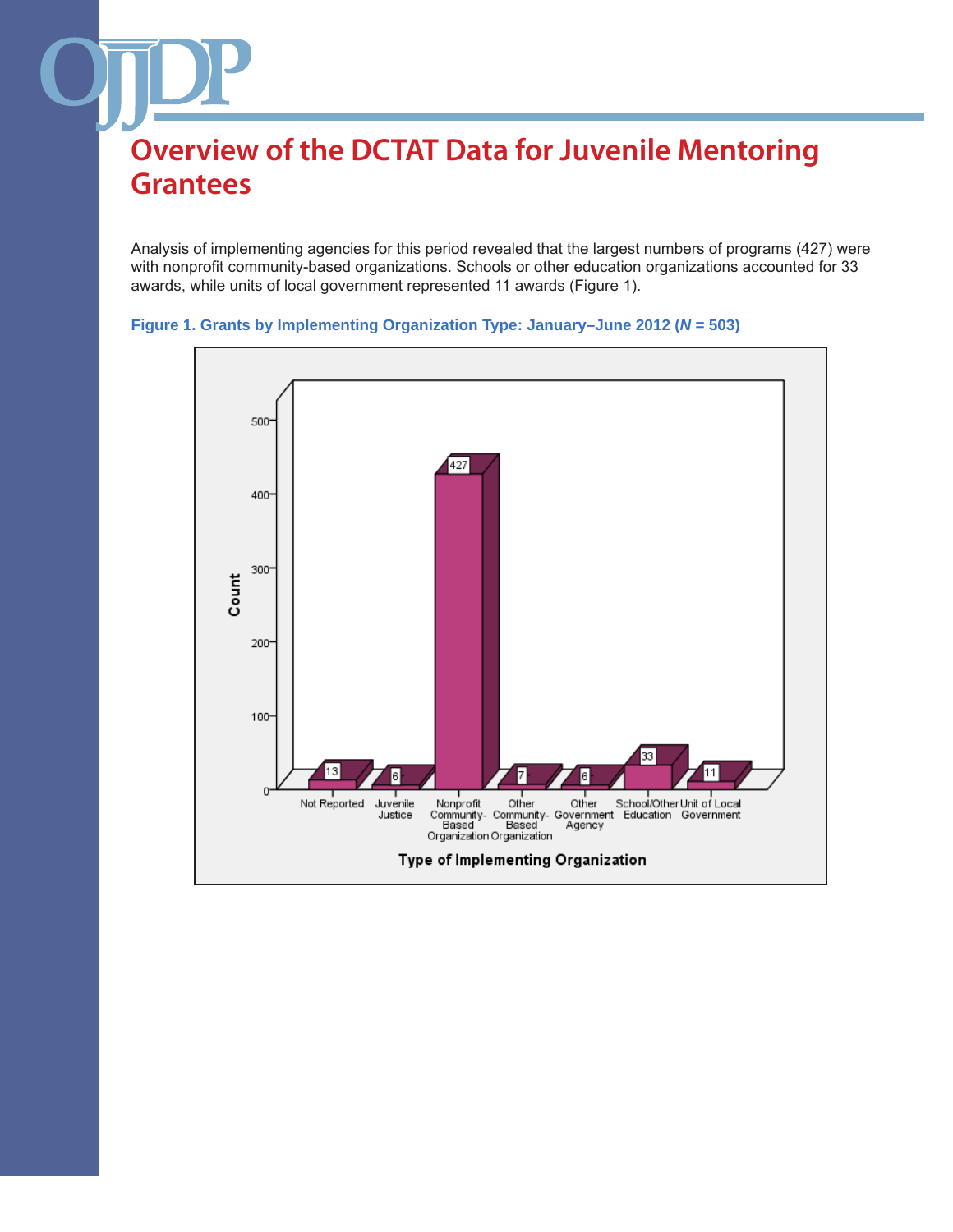Table 4 provides an aggregate of demographic data for the January–June 2012 reporting period. More specifically, the numbers in this table represent the population actually served by Juvenile Mentoring grantees during their project period. Targeted services include any approaches specifically designed to meet the needs of the intended population (e.g., gender-specific, culturally based, and developmentally appropriate services).

#### **Table 4. Target Population: January–June 2012**

|                        | <b>Population</b>                          | <b>Grantees Serving Group</b><br><b>During Project Period</b> |
|------------------------|--------------------------------------------|---------------------------------------------------------------|
| <b>RACE/ETHNICITY</b>  | American Indian/Alaskan Native             | 224                                                           |
|                        | Asian                                      | 202                                                           |
|                        | <b>Black/African American</b>              | 383                                                           |
|                        | Hispanic or Latino (of Any Race)           | 309                                                           |
|                        | Native Hawaiian and Other Pacific Islander | 150                                                           |
|                        | Other Race                                 | 215                                                           |
|                        | White/Caucasian                            | 336                                                           |
|                        | Caucasian/Non-Latino                       | 103                                                           |
|                        | Youth Population Not Served Directly       | 18                                                            |
| <b>JUSTICE SYSTEM</b>  | At-risk Population (No Prior Offense)      | 431                                                           |
| <b>STATUS</b>          | <b>First-time Offenders</b>                | 290                                                           |
|                        | <b>Repeat Offenders</b>                    | 235                                                           |
|                        | <b>Sex Offenders</b>                       | $\overline{7}$                                                |
|                        | <b>Status Offenders</b>                    | 183                                                           |
|                        | <b>Violent Offenders</b>                   | 37                                                            |
|                        | Youth Population Not Served Directly       | 23                                                            |
| <b>GENDER</b>          | Male                                       | 439                                                           |
|                        | Female                                     | 444                                                           |
|                        | Youth Population Not Served Directly       | 17                                                            |
| <b>AGE</b>             | $0 - 10$                                   | 263                                                           |
|                        | $11 - 18$                                  | 452                                                           |
|                        | Over 18                                    | 44                                                            |
|                        | Youth Population Not Served Directly       | 17                                                            |
| <b>GEOGRAPHIC AREA</b> | Rural                                      | 237                                                           |
|                        | Suburban                                   | 237                                                           |
|                        | Tribal                                     | 173                                                           |
|                        | Urban                                      | 369                                                           |
|                        | Youth Population Not Served Directly       | 17                                                            |
| <b>OTHER</b>           | <b>Mental Health</b>                       | 282                                                           |
|                        | Substance Abuse                            | 254                                                           |
|                        | Truant/Dropout                             | 322                                                           |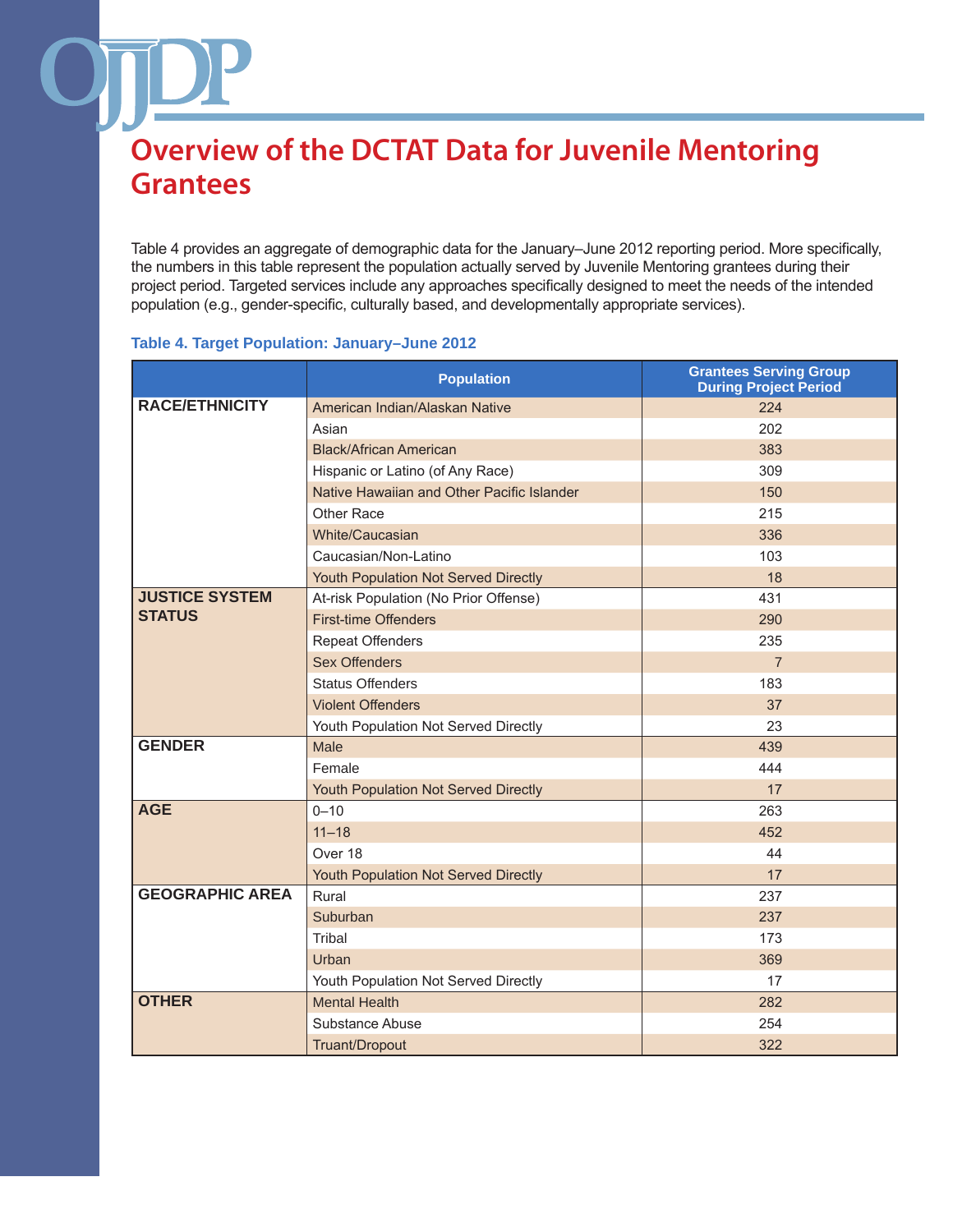### **2. Analysis of Core Measure Data from January–June 2012**

Many Juvenile Mentoring grantees and subgrantees are implementing evidence-based practices. During the January–June 2012 reporting period, 467 programs (95 percent) implemented such practices (Figure 2).

#### **Figure 2. Evidence-Based Practices and Programs by Reporting Period: July 2008–June 2012**

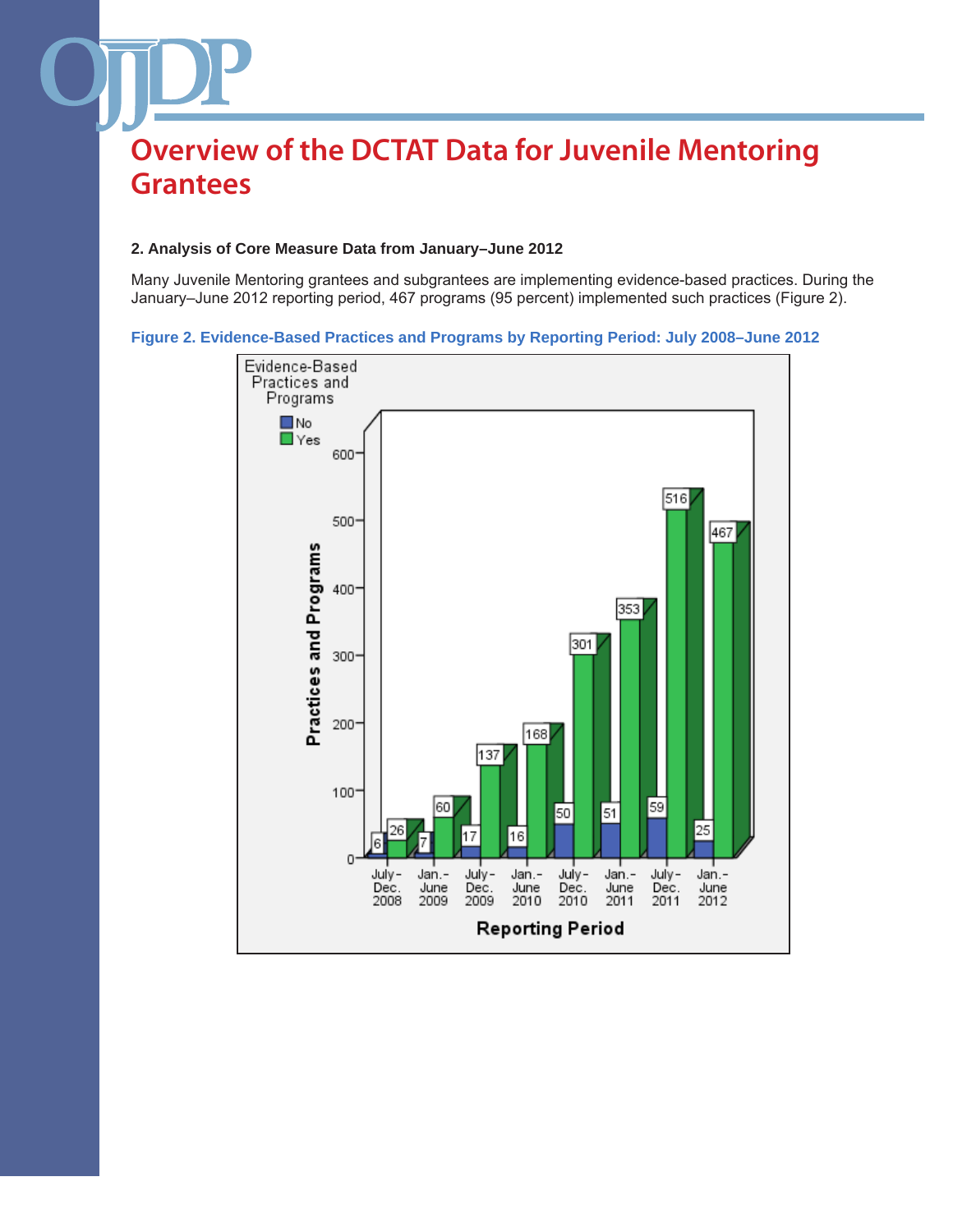During the January–June 2012 reporting period, 96 percent (\$214,804,696) of Federal funds were being spent by Juvenile Mentoring grantees and subgrantees who had implemented evidence-based programs and practices (Figure 3).



### **Figure 3. Grant Funds for Evidence-Based Programs and Practices: January–June 2012**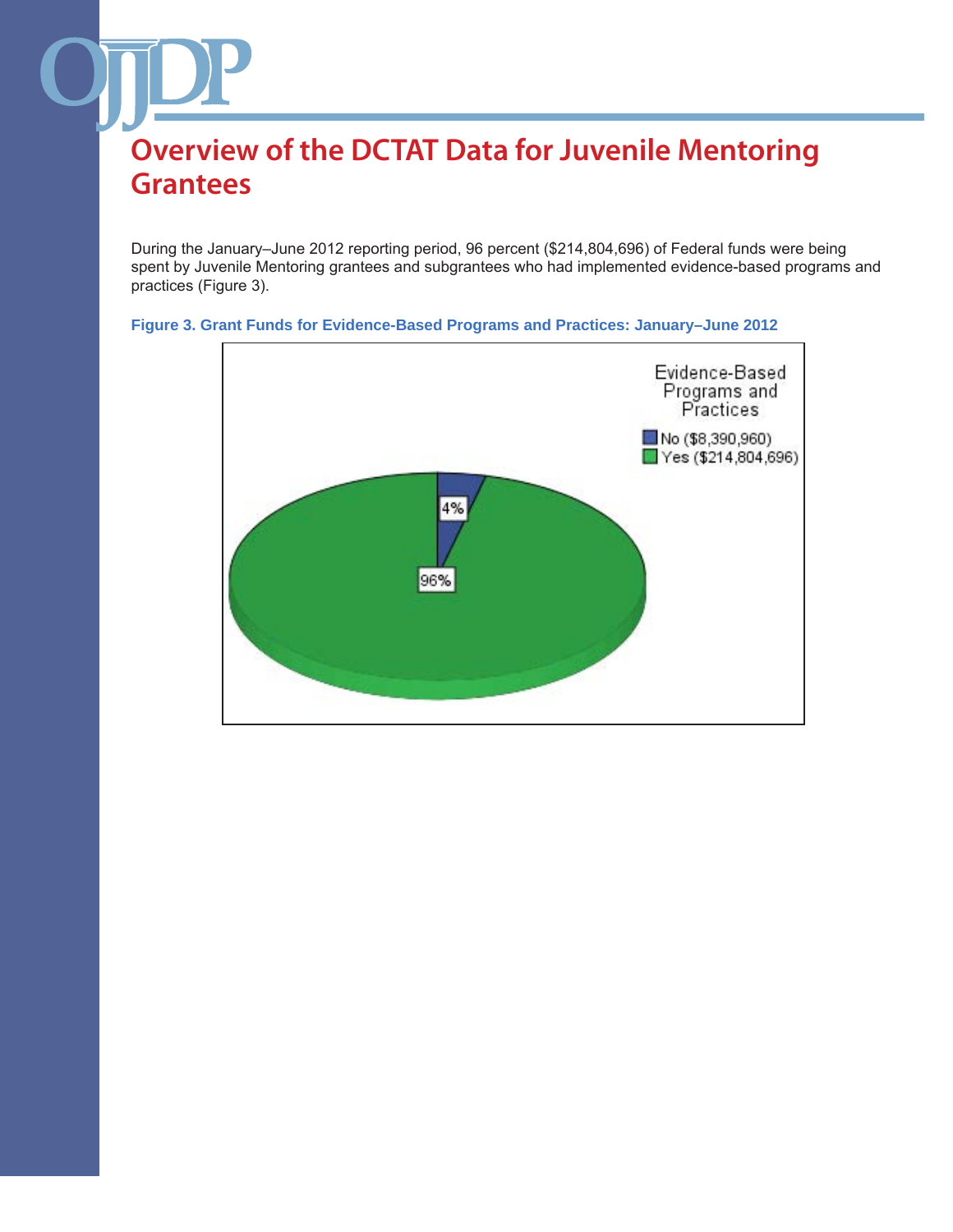The next section presents an aggregate of performance measures data (Table 5). Of the 195,503 youth served by Juvenile Mentoring grantees, 107,716 (55 percent) were served using an evidence-based program or practice. In addition, 86 percent of eligible youth (73,296) exited programs after completing program requirements. Each grantee defines the requirements needed for a youth to complete each program. Sometimes a program cannot be completed in the 6 months represented by the reporting period. For example, in one program, youth have to complete 9 months of mentoring to be considered successful. If a youth exits such a program for any reason before 9 months of mentoring is complete, he or she is considered unsuccessful. The lack of a shorter-term definition for program completion therefore decreases the overall program completion rate.

Performance measures about the program mentors were also collected. During the reporting period, 19,538 new program mentors were recruited. Of the 20,969 mentors who began training, 20,312 (97 percent) successfully completed it. Moreover, 73 percent of mentors reported that they learned more about their program. Of the 52,132 mentors in the program during the reporting period, 44,624 (86 percent) remained active mentors.

| <b>Performance Measure</b>                                             | <b>Youth or Mentors</b> |                       |                |
|------------------------------------------------------------------------|-------------------------|-----------------------|----------------|
| Program youth served                                                   | 195,503 <sup>2</sup>    |                       |                |
| Program youth served using<br>an evidence-based program or<br>practice | 107,716                 |                       |                |
| Program mentors recruited                                              | 19,538                  |                       |                |
|                                                                        |                         | <b>Completed</b>      | <b>Percent</b> |
| Program youth completing<br>program requirements                       | 85,398                  | 73,296                | 86             |
| Mentors successfully<br>completing training                            | 20,969                  | 20,312                | 97             |
| Mentors trained who have<br>increased knowledge of<br>program area     | 41,496                  | 30,355                | 73             |
|                                                                        |                         | <b>Active</b>         | <b>Percent</b> |
| Mentor retention rate                                                  | 52,132 mentors          | 44,624 active mentors | 86             |

### **Table 5. Performance Measures for Youth or Mentors: January–June 20122**

<sup>2</sup> The data reported to OJJDP have undergone system-level validation and verification checks. OJJDP also conducts reviews of the aggregate data findings and grantee-level data reports for obvious errors or inconsistencies. A formalized data validation and verification plan is currently being piloted and will be implemented in this program during 2013.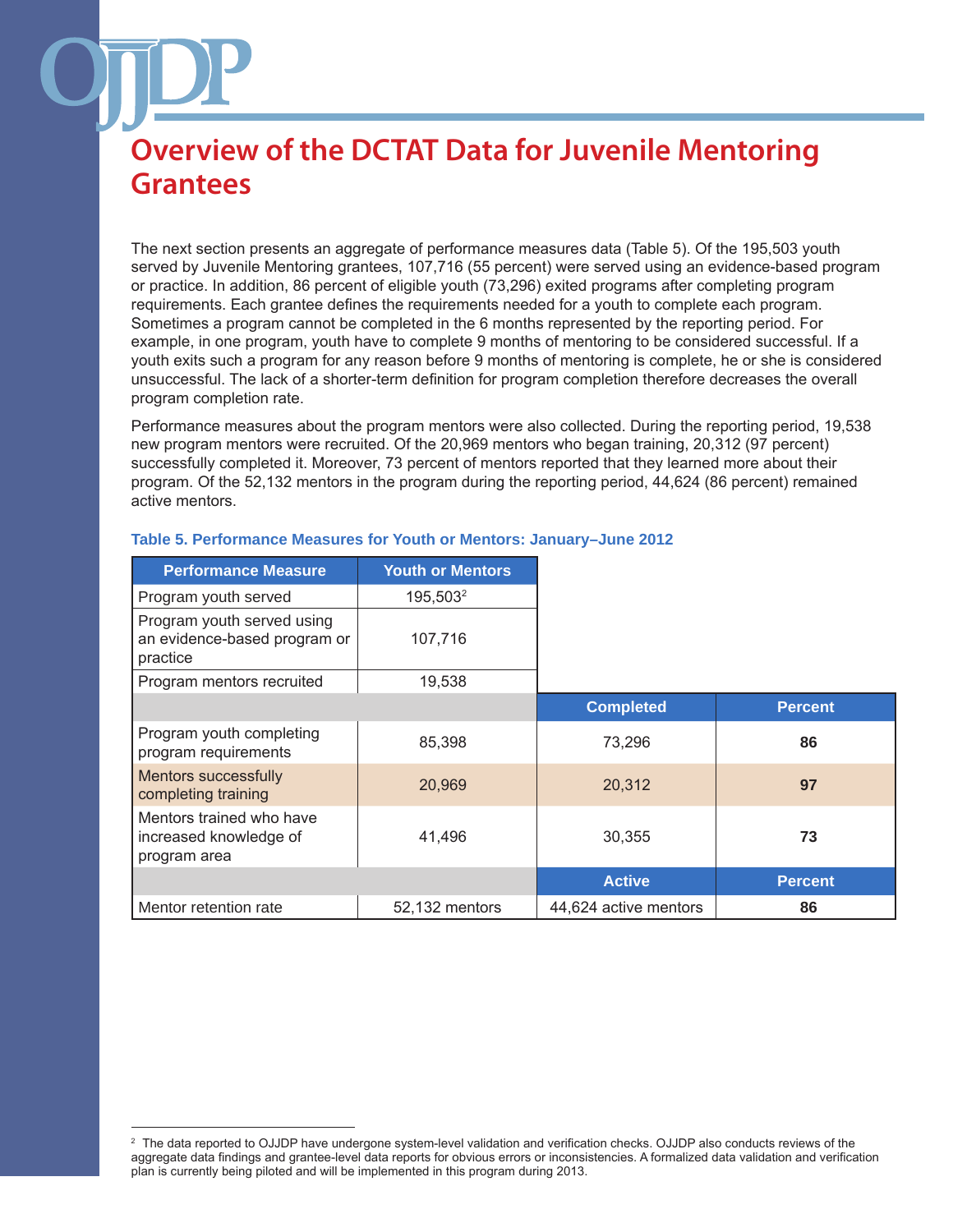Tables 6 and 7 break down the data on offending levels among the program youth served. About 1 percent had a new arrest or delinquent offense while in the program, compared with 5 percent who committed an offense 6–12 months after exiting the program. The mentor retention rate for these programs is high—86 percent which is a likely contributor to a program's overall success, as defined by low rates of both offending and reoffending.

### **Table 6. Performance Measures, Short-Term Offending Data: January–June 2012**

| <b>Performance Measure</b>                                             | <b>Data</b>         |
|------------------------------------------------------------------------|---------------------|
| Program youth tracked for new delinquent offenses (short-term outcome) | 65,270              |
| Program youth with new arrest or delinquent offense                    | 894                 |
| Program youth committed to juvenile facility                           | 348                 |
| Program youth sentenced to adult prison                                | 19                  |
| Program youth who received another sentence                            | 103                 |
| Percent of program youth who offend                                    | 1%<br>(894/65, 270) |

### **Table 7. Performance Measures, Long-Term Offending Data for Youth Exiting Programs 6–12 Months Earlier: January–June 2012**

| <b>Performance Measure</b>                                            | <b>Data</b>      |
|-----------------------------------------------------------------------|------------------|
| Program youth tracked for new delinquent offenses (long-term outcome) | 1,345            |
| Program youth with new arrest or delinguent offense                   | 69               |
| Program youth committed to juvenile facility                          | 38               |
| Program youth sentenced to adult prison                               | 6                |
| Program youth who received another sentence                           | 24               |
| Percent of program youth who offend                                   | 5%<br>(69/1,345) |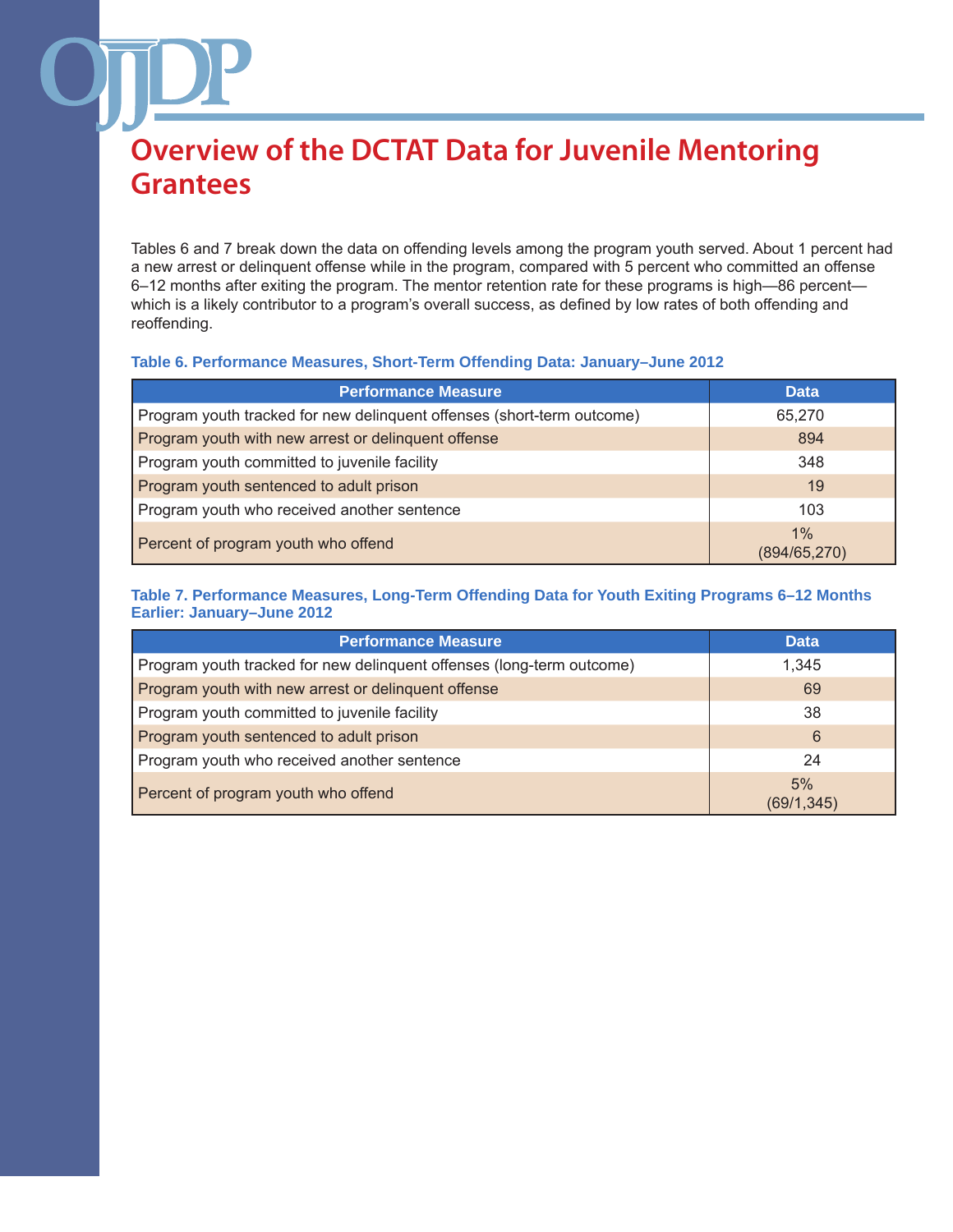Recidivism levels among the youth served were also low (Tables 8 and 9). About 1 percent committed a subsequent new offense while in the program, compared with 18 percent who committed a new offense 6-12 months after exiting the program.

### **Table 8. Performance Measures, Short-Term Recidivism Data: January–June 2012**

| <b>Performance Measure</b>                                             | <b>Data</b>         |
|------------------------------------------------------------------------|---------------------|
| Program youth tracked for new delinquent offenses (short-term outcome) | 7.144               |
| Program youth with new arrest or delinquent offense                    | 74                  |
| Program youth recommitted to juvenile facility                         | 38                  |
| Program youth sentenced to adult prison                                | $\Omega$            |
| Program youth who received another sentence                            |                     |
| Percent of program youth who reoffend                                  | $1\%$<br>(74/7,144) |

### **Table 9. Performance Measures, Long-Term Recidivism Data for Youth Exiting Programs 6–12 Months Earlier: January–June 2012**

| <b>Performance Measure</b>                                            | <b>Data</b>     |
|-----------------------------------------------------------------------|-----------------|
| Program youth tracked for new delinguent offenses (long-term outcome) | 306             |
| Program youth with new arrest or delinquent offense                   | 56              |
| Program youth recommitted to juvenile facility                        | 6               |
| Program youth sentenced to adult prison                               | $\overline{0}$  |
| Program youth who received another sentence                           | 4               |
| Percent of program youth who reoffend                                 | 18%<br>(56/306) |